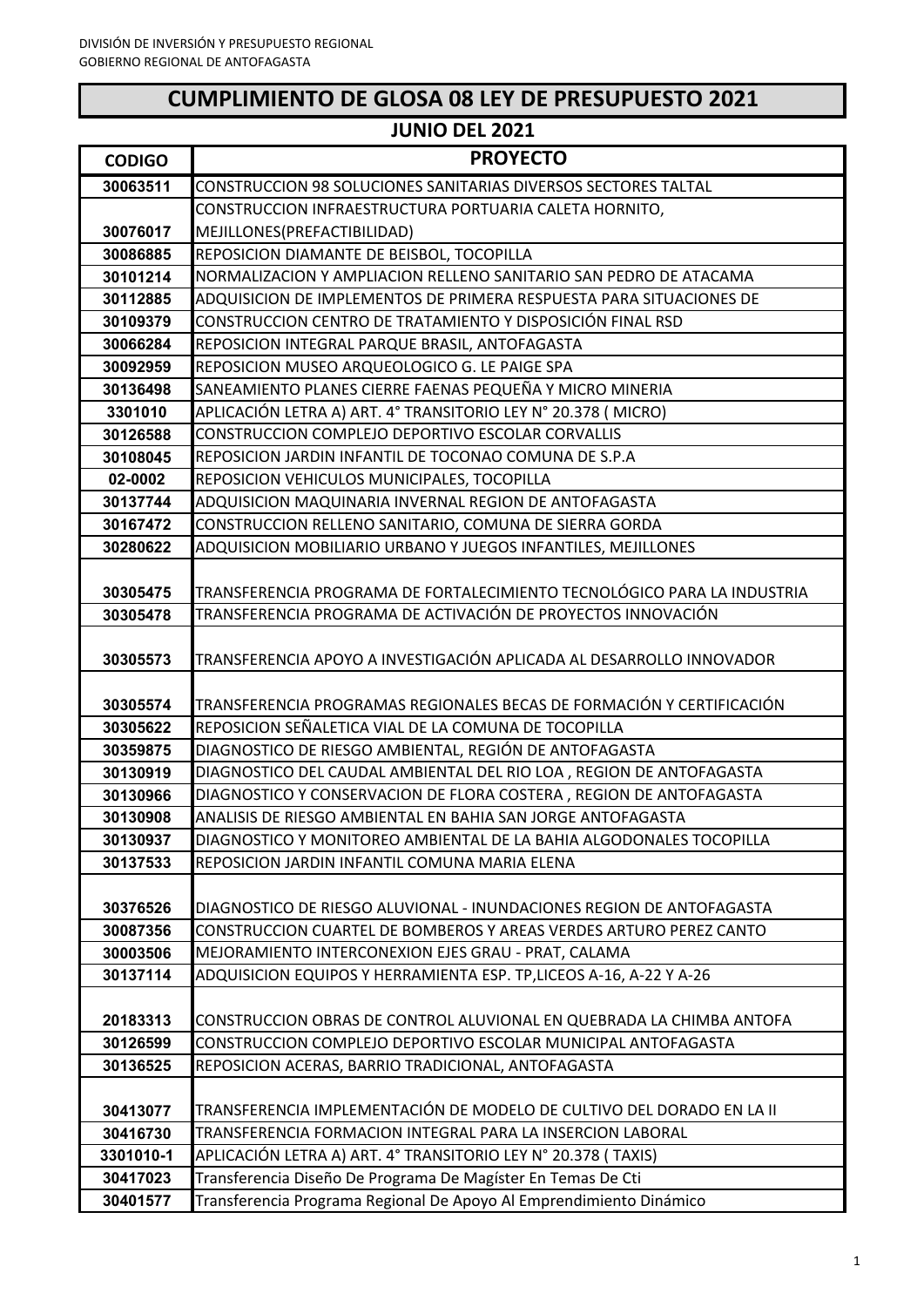| <b>CODIGO</b>        | <b>PROYECTO</b>                                                                                                               |
|----------------------|-------------------------------------------------------------------------------------------------------------------------------|
| 30401824             | Transferencia Programa Apoyo Entorno De Innovación y Emprendimiento                                                           |
| 30401832             | Transferencia Programa De Transferencia a Proyectos Para El Entorno                                                           |
| 30401724             | Transferencia Programa De Innovación para fortalecer el Entorno.                                                              |
| 30360227             | MEJORAMIENTO DE LAS DEPENDENCIAS DE LA ASOCIACIÓN DE MUNICIPALIDADES                                                          |
| 30127208             | CONSTRUCCION MEMORIAL TOPATER CALAMA                                                                                          |
| 30124596             | CONSTRUCCION PARQUE COMUNITARIO RENE SCHNEIDER                                                                                |
| 30420635             | CONSTRUCCION CUBIERTAS LIVIANAS EN MULTICANCHAS, CALAMA                                                                       |
| 30429024             | ADQUISICION DE VEHICULOS POLICIALES PDI II REGION POLICIAL DE ANTOF                                                           |
| 30414872             | ADQUISICION EQUIPOS Y EQUIPAMIENTO CONSULTORIO BAUTISTA, AFTA                                                                 |
| 30447122             | ADQUISICION SEGUNDA ETAPA ADQUISICIÓN CARROS BOMBA COMUNA CALAMA                                                              |
| 30457676             | AMPLIACION RED DE AGUA POTABLE LA CHIMBA ALTA, ANTOFAGASTA                                                                    |
| 30367047             | AMPLIACION Y RELOCALIZACION PARVULO ESCUELA E-26 SAN PEDRO DE AT                                                              |
| 30463884             | ADQUISICION MAQUINARIAS PARA ASEO Y ORNATO DIVERSAS PLAZAS Y CALLES                                                           |
| 30375022             | CONSTRUCCION CECOSF COVIEFI ANTOFAGASTA                                                                                       |
| 30374976             | CONSTRUCCION SERVICIO DE URGENCIA DE ALTA RESOLUCION COVIEFI                                                                  |
| 30076880             | NORMALIZACION HOSPITAL 21 DE MAYO DE TALTAL ( PREFACTIBILIDAD)                                                                |
| 30470740             | TRANSFERENCIA PROMOCIÓN DE INVERSIONES Y DESARROLLO DE PROVEEDORES                                                            |
| 30116086             | REPOSICION POSTA TOCONAO, COMUNA SAN PEDRO DE ATACAMA                                                                         |
| 30414877             | ADQUISICION - REPOSICION EQUIPOS-EQUIPAMIENTO CENTRO ODONTOLOG UA                                                             |
| 30442725             | REPOSICION VEHÍCULOS Y ADQ. EQUIPOS-EQUIPAM INTELEG AFTA- CALAMA                                                              |
| 30076886             | NORMALIZACION DEL HOSPITAL DE MEJILLONES (PREFACTIBILIDAD)                                                                    |
| 30108048             | REPOSICION POSTA RURAL PEINE COMUNA DE SAN PEDRO DE ATACAMA                                                                   |
|                      |                                                                                                                               |
| 30402476             | CONSTRUCCION DISPOSITIVO DE SALUD SAN PEDRO DE ATACAMA (PREFACTIBILIDAD)                                                      |
| 30452924             | CONSTRUCCION CENTRO DE SALUD, REHABILITACIÓN DROGAS CALAMA                                                                    |
| 30457688             | CONSTRUCCION UNIDAD DE APOYO DIAGNOSTICO MEDICINA NUCLEAR EN COA                                                              |
| 30474249             | CONSERVACION SOMBREADEROS PLAZAS CALAMA                                                                                       |
| 30466951             | TRANSFERENCIA EVLUACIÓN POLÍTICA CTI E INNOVACIÓN Y ESTRATEGIA REGION                                                         |
| 30469090             | TRANSFERENCIA ASIST. TECNICA PEQUEÑA MINERIA REGION DE ANTOFAGASTA                                                            |
|                      |                                                                                                                               |
| 30473184             | HABILITACION TRANSFERENCIA CONVENIO MINVU-GORE OBRAS DE URBANIZACION                                                          |
| 30087369             | REPOSICION VIVERO MUNICIPAL, ANTOFAGASTA                                                                                      |
| 30136533<br>30402480 | CONSTRUCCION CUARTEL BOMBEROS Y EQUIP. ANEXOS,LAS PALMERAS AFTA.<br>CONSTRUCCION BODEGA DE FARMACIA CENTRO ATENCION DEL NORTE |
| 30440675             | ADQUISICION DE VEHICULO ATENCION MOVIL CAJTA REGION DE ANTOFAGASTA                                                            |
|                      | NORMALIZACION CENTRO ONCOLOGICO AMBULATORIO DE ANTOFAGASTA                                                                    |
| 30402478             | (COA)(PREFACTIBILIDAD)                                                                                                        |
| 30164922             | AMPLIACION CEMENTERIO GENERAL DE ANTOFAGASTA                                                                                  |
| 30485717             | TRANSFERENCIA PROGRAMA DE INNOVACIÓN SOCIAL ANTOFAGASTA                                                                       |
|                      | TRANSFERENCIA BÚSQUEDA DE MERCADOS PARA PROVEEDORES A LA MINERÍA Y ALGAS DE                                                   |
| 30486563             | <b>USO INDUSTRIAL</b>                                                                                                         |
| 30481908             | REPOSICION POSTA RURAL CALETA PAPOSO                                                                                          |
| 30479810             | REPOSICION UNIDAD DE SALUD MENTAL DEL HOSPITAL DE TALTAL                                                                      |
|                      | TRANSFERENCIA NUEVO SISTEMA DE DESCOMISIONAMIENTO DE SALES FUNDIDAS A ALTA                                                    |
| 30488809             | TEMPERATURA PARA LA                                                                                                           |
|                      | PROTECCION CREACIÓN DEL ATACAMA DESERT VACCINE LABORATORY PARA DESARROLLAR                                                    |
| 30488811             | <b>VACUNAS EN ANTOF</b>                                                                                                       |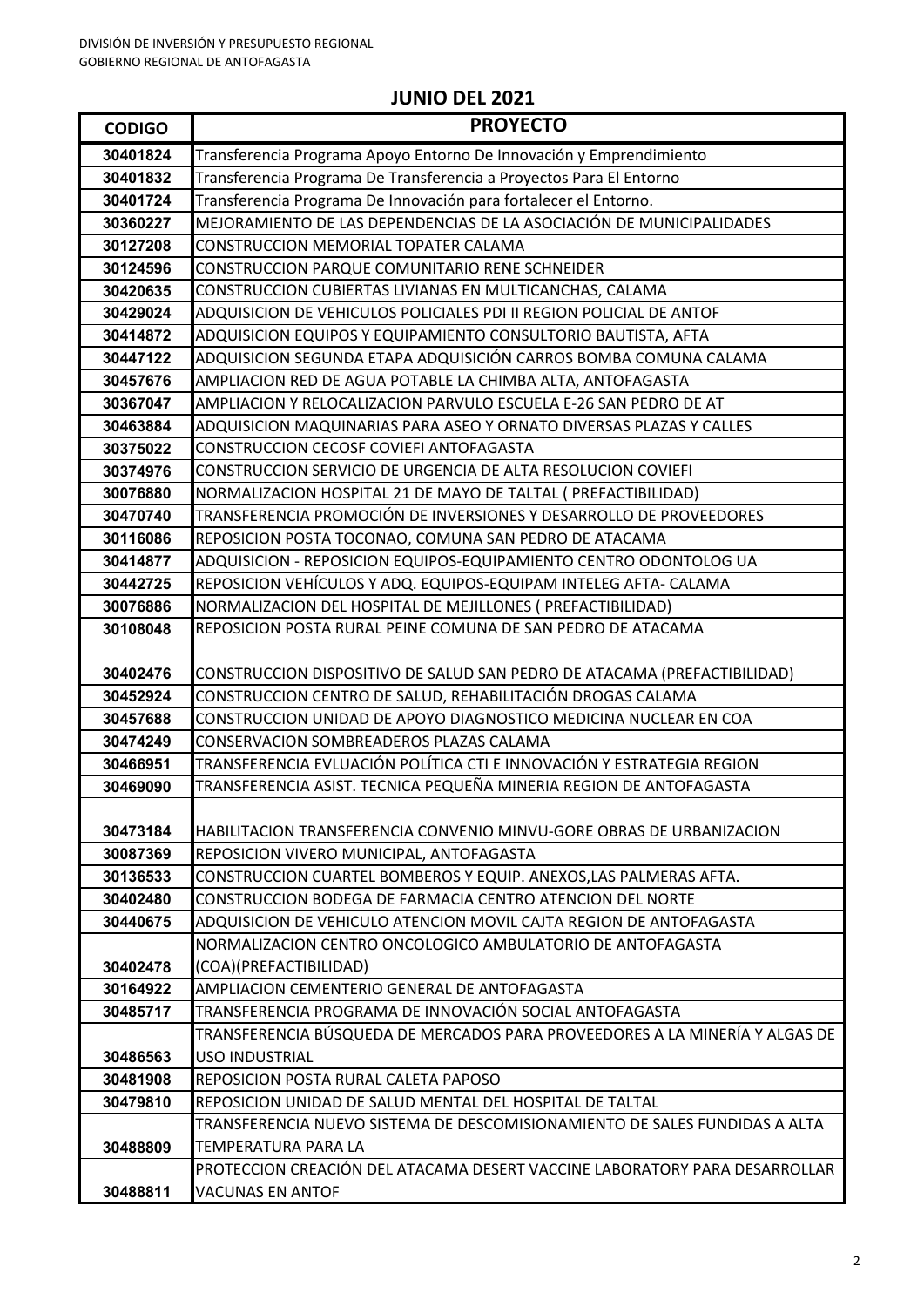| <b>CODIGO</b> | <b>PROYECTO</b>                                                                                              |
|---------------|--------------------------------------------------------------------------------------------------------------|
|               | CAPACITACION PRODUCCIÓN EN AMBIENTE CONTROLADO (HATCHERY) DE RECURSOS                                        |
| 30488553      | <b>HIDROBIOLÓGICOS</b>                                                                                       |
|               | CAPACITACION DESARROLLO DE CAPITAL HUMANO AVANZADO A TRAVÉS DE LA                                            |
| 30488818      | FORMACIÓN DE ESPECIALIDADES                                                                                  |
|               |                                                                                                              |
| 30488824      | TRANSFERENCIA CARACTERIZACION TERRITORIAL DE LOS FACTORES MEDIOAMBIENTALES                                   |
|               | RECUPERACION SISTEMA TECNOLÓGICO DE RECUPERACIÓN DE COMPONENTES,                                             |
| 30488554      | MEJORAMIENTO DE COMPETITIVIDAD<br>TRANSFERENCIA ACUILAB: UNIDAD DE PRODUCCIÓN DE ESPECIES HIDROBIOLÓGICAS DE |
| 30488447      | <b>TALTAL</b>                                                                                                |
|               | TRANSFERENCIA PRODUCCIÓN DE UN INGREDIENTE FUNCIONAL A PARTIR DE MICROALGAS                                  |
| 30488815      | <b>MARINAS PARA DISMI</b>                                                                                    |
| 30488816      | CAPACITACION TECNOLOGÍA PARA EL EMPRENDIMIENTO E INNOVACIÓN                                                  |
| 30488820      | TRANSFERENCIA UNIDAD DE MIGRACIÓN E INTERCULTURALIDAD                                                        |
|               | TRANSFERENCIA EVALUACIÓN DE LA FACTIBILIDAD TÉCNICA - ECONÓMICA, A NIVEL PILOTO,                             |
| 30488881      | DE LA RECUPER                                                                                                |
|               | TRANSFERENCIA TRATAMIENTO DE MINERALES Y DESCARTES MINEROS EN PLANTA PILOTO                                  |
| 30488895      | ECOLÓGICA Y MÓVIL,                                                                                           |
|               | CAPACITACION TECNOLOGICA EN EDUCACIÓN Y TURISMO ASTRONÓMICO, REGIÓN DE                                       |
| 30488466      | <b>ANTOFAGASTA</b><br>TRANSFERENCIA DESARROLLO DE UN PROTOTIPO DE ALIMENTO FUNCIONAL EN BASE A UN            |
| 30488819      | <b>EXTRACTO MICROALGA</b>                                                                                    |
|               |                                                                                                              |
| 30488758      | TRANSFERENCIA DESARROLLO DE UNA LÍNEA DE ALIMENTOS E INGREDIENTES FUNCIONALES                                |
| 30488442      | RECUPERACION PRODUCCIÓN DE BIOFERTILIZANTE Y COGENERACIÓN DE ENERGÍA                                         |
| 30488446      | TRANSFERENCIA FOMENTO AL DESARROLLO DE LA PERLICULTURA EN LA REGIÓN                                          |
|               | PREVENCION MITIGACIÓN DEL RIESGO ASOCIADO A PROCESOS VOLCÁNICOS EN LA REGIÓN                                 |
| 30488832      | DE ANTOFAGASTA                                                                                               |
|               | TRANSFERENCIA OBSERVATORIO DE INFANCIAS Y JUVENTUDES DE LA REGIÓN DE                                         |
| 30488842      | ANTOFAGASTA                                                                                                  |
|               | TRANSFERENCIA PROGRAMA INTERNACIONAL DE INNOVACIÓN Y LIDERAZGO EDUCATIVO Y<br>PROYECCIÓN DE RED D            |
| 30488886      | TRANSFERENCIA CONTENEDOR DEMOSTRADOR DE ESTRATEGIAS DE INTEGRACIÓN DE LAS                                    |
| 30488550      | <b>ERNC, PARA FORTALECE</b>                                                                                  |
|               |                                                                                                              |
| 30488879      | DIFUSION PLATAFORMA DE INNOVACIÓN SOCIAL PARA LA REGIÓN DE ANTOFAGASTA                                       |
|               | RECUPERACION PLANTA DE PILOTAJE PARA LA VALORIZACIÓN DE RESIDUOS                                             |
| 30488549      | TERMODEGRADABLES MEDIANTE PI                                                                                 |
| 30488878      | RECUPERACION PLAN DE RECUPERACIÓN RESERVA NACIONAL LA CHIMBA                                                 |
|               |                                                                                                              |
| 30467138      | CONSTRUCCION PLAZAS BARRIO DIEGO PORTALES PROGRAMA QUIERO MI BARRIO                                          |
| 30481617      | CONSERVACION SITIO ALDEA DE TULOR SAN PEDRO DE ATACAMA                                                       |
| 2401100       | APLICACIÓN NUMERAL 2.1. GLOSA 02 COMUN PARA LOS GOBIERNOS REGIONALES PRIVADO                                 |
|               |                                                                                                              |
| 2403100       | APLICACIÓN NUMERAL 2.1. GLOSA 02 COMUN PARA LOS GOBIERNOS REGIONALES PUBLICO                                 |
| 40000077      | TRANSFERENCIA PESCA ARTESANAL REGIÓN ANTOFAGASTA 2018 - 2020                                                 |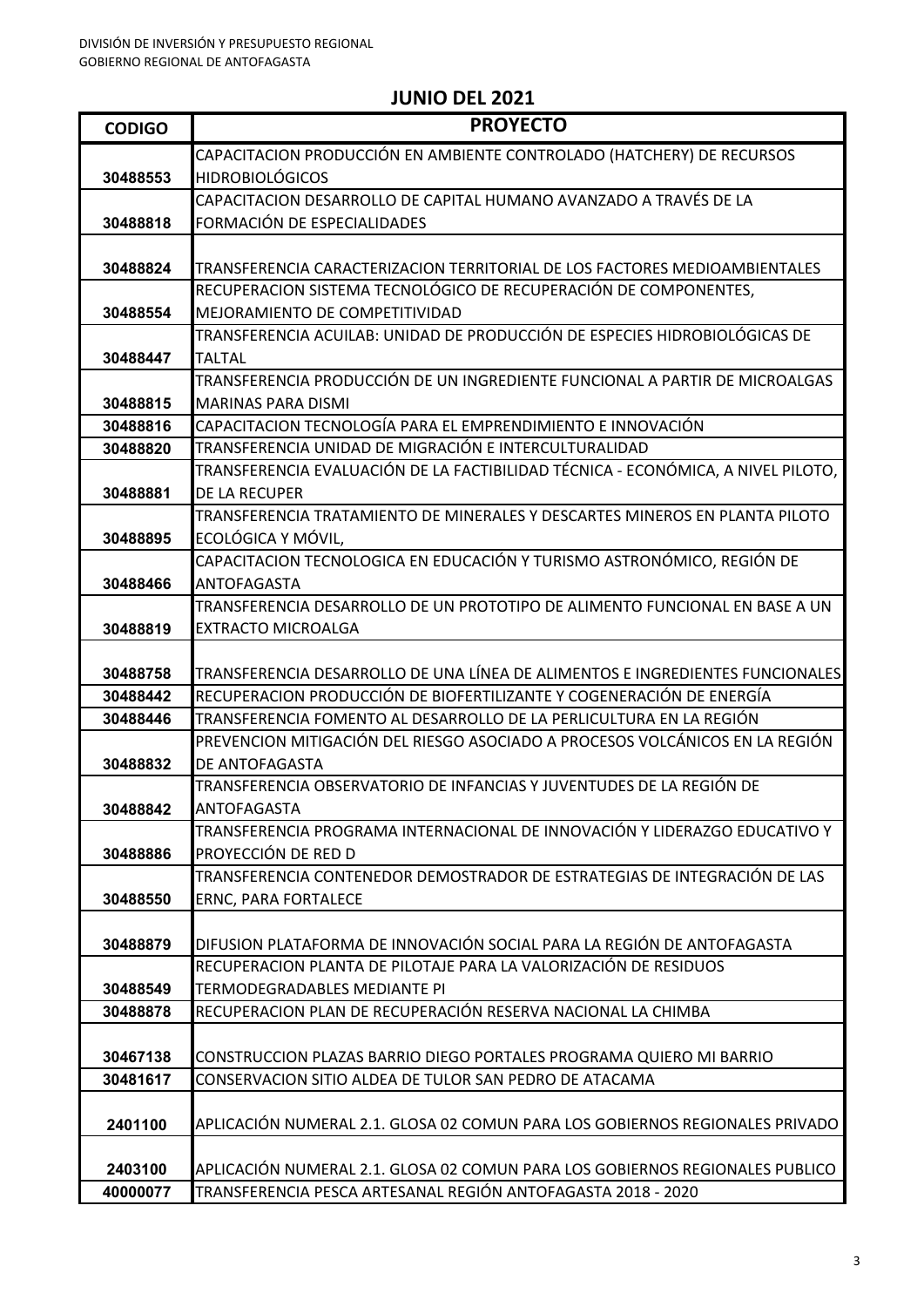| <b>CODIGO</b>        | <b>PROYECTO</b>                                                                                                                        |
|----------------------|----------------------------------------------------------------------------------------------------------------------------------------|
| 30412172             | TRANSFERENCIA INV. EN FOMENTO AL RIEGO Y DRENAJE REGIÓN ANTOFAGASTA                                                                    |
| 2403010-2            | SUBSIDIO PARA LA MANTENCIÓN DE PARQUES PARA LA COMUNA DE TOCOPILLA                                                                     |
| 30485186             | AMPLIACION AVDA.P.AGUIRRE CERDA TRAMO LOS TAMARUGOS-ROTONDA, AFTA                                                                      |
|                      | CONTINUIDAD OPERATIVA CICITEM, CENTRO DE INVESTIGACION CIENTIFICO-TECNOLOGICO                                                          |
| 2401021-0            | PARA LA MINERIA 2018 - 2020                                                                                                            |
| 30402075             | CONSTRUCCION CONSULTORIO GENERAL RURAL, DE SIERRA GORDA                                                                                |
| 30315824             | CONSTRUCCION DE OBRAS DE CONTROL ALUVIONAL QUEBRADA EL TORO - ANTOF                                                                    |
|                      |                                                                                                                                        |
| 2403010-3            | SUBSIDIO PARA LA MANTENCIÓN DE PARQUES PARA LA COMUNA DE SIERRA GORDA                                                                  |
| 30487216             | CONSTRUCCION HANGAR BRIGADA AEREOPOLICIAL ANTOFAGASTA                                                                                  |
|                      |                                                                                                                                        |
| 30324023D            | HABILITACION HOSPITAL REGIONAL PARA HOSPITAL CLINICO UNIV. DE ANTOF ( DISEÑO)                                                          |
|                      | REPOSICION -ADQUISICIÓN DISPOSITIVOS APOYO PLAN NORMAL DE ASEO, MUNICIPALIDAD                                                          |
| 30483457<br>30063283 | <b>DE AFTA</b><br>REPOSICION LICEO POLITÉCNICO C-20, COMUNA DE TALTAL                                                                  |
| 30481656             | ACTUALIZACION PLAN DE DESARROLLO COMUNAL COMUNA DE TOCOPILLA                                                                           |
| 30481623             | CONSTRUCCION NUEVO CEMENTERIO MUNICIPAL, CALAMA                                                                                        |
| 30460582             | DIAGNOSTICO DE OCUPACIÓN TERRENOS BORDE CERRO ANTOFAGASTA                                                                              |
| 30486939             | ADQUISICION DE MAQUINARIAS Y EQUIPO PARA MANTENCION DEL RESCON                                                                         |
| 40007595             | CONSERVACION CAMINO BÁSICO POR CONSERVACIÓN, RUTA B-161                                                                                |
|                      | CONSERVACION CAMINO BASICO POR CONSERVACION, RUTA B-898, KM. 24,640 AL KM.                                                             |
| 40006868             | 42,379, REG. AFTA                                                                                                                      |
| 30128277             | CONSTRUCCION CUARTEL PREFECTURA PROVINCIAL TOCOPILLA - PDI                                                                             |
| 30486675             | CONSERVACION INTEGRAL ESCUELA E84 LAS AMERICAS ANTOFAGASTA                                                                             |
| 30482954             | REPOSICION SALA PEDIATRICA Y PERSONAL DEL HRA                                                                                          |
| 30402626             | REPOSICION DE VEHICULOS PARA LA SECCIÓN CRIMINALISTICA ANTOFAGASTA                                                                     |
|                      | HABILITACION INMUEBLES MONUMENTOS NACIONALES (TEATRO Y EX FFCC) COMUNA DE                                                              |
| 30483963             | <b>TALTAL</b>                                                                                                                          |
| 40009458             | ADQUISICION MAQUINAS DE RAYOS X - PROVINCIA EL LOA                                                                                     |
| 30484421             | ADQUISICION E IMPLEMENTACIÓN DE EQUIPO Y EQUIPAMIENTO MUSEOGRAFICO                                                                     |
| 40002458             | CONSERVACION INTEGRAL ESCUELA E-79 ECUADOR ANTOFAGASTA                                                                                 |
| 30134875             | MEJORAMIENTO PLAZA DE ARMAS DE MARIA ELENA                                                                                             |
| 40011340             | CONSERVACION DE VIAS URBANAS 2019 -2024 REGION DE ANTOFAGASTA                                                                          |
| 40008790             | CONSERVACION CAMINO BASICO, RUTA 1, S: PAPOSO - CALETA EL COBRE                                                                        |
| 40012686             | TRANSFERENCIA EMERGENCIA PRODUCTIVA PROVINCIA EL LOA                                                                                   |
|                      | ADQUISICION Y REPOSICIÓN DE DOS BUSES TRASLADO PARA APOYO ACCIÓN SOCIAL,                                                               |
| 40007247             | <b>TOCOPILLA</b>                                                                                                                       |
| 30409377             | ADQUISICION VEHÍCULOS SUBCOMISARÍA I.A.T.ANTOFAGASTA                                                                                   |
|                      |                                                                                                                                        |
|                      | SUBSIDIO PARA LA RENOVACION Y MODERNIZACION DE VEHICULOS INSCRITOS EN EL                                                               |
| 3301012              | REGISTRO NACIONAL DE TRANSPORTE ESCOLAR DE LA REGION DE ANTOFAGASTA<br>MEJORAMIENTO AV. EJÉRCITO ENTRE H. ÁVILA Y RUTA 28, ANTOFAGASTA |
| 30075677             |                                                                                                                                        |
| 40012847             | TRANSFERENCIA PROGRAMA DE APOYO AL DESARROLLO LOCAL, SELLO ORIGEN, REGIÓN                                                              |
| 40008181             | TRANSFERENCIA 4 A 7, PARA QUE TRABAJES TRANQUILA                                                                                       |
| 30486670             | CONSERVACION INTEGRAL ESCUELA E-80 ARTURO PRAT ANTOFAGASTA                                                                             |
|                      |                                                                                                                                        |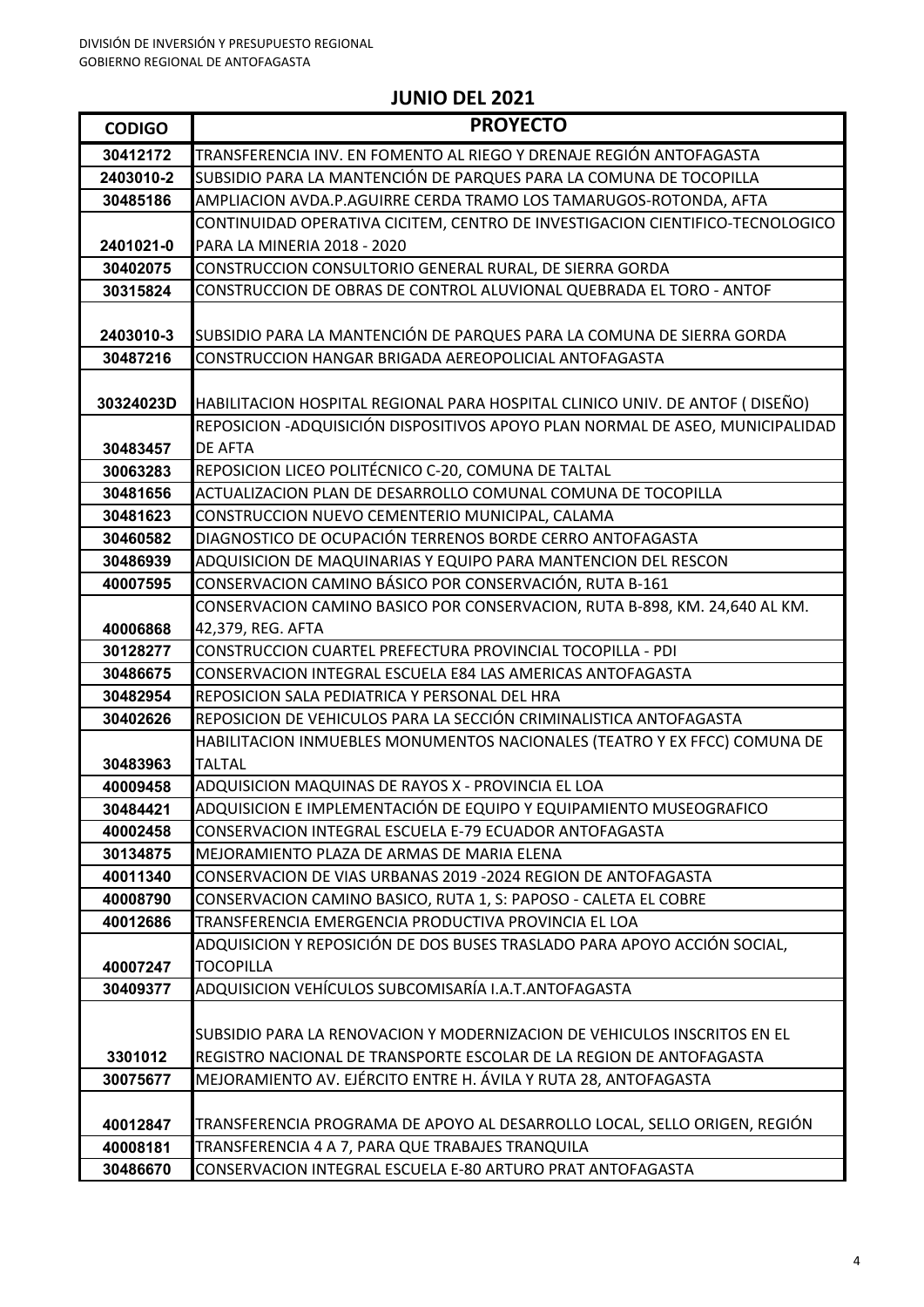| <b>CODIGO</b> | <b>PROYECTO</b>                                                                                 |
|---------------|-------------------------------------------------------------------------------------------------|
|               | TRANSFERENCIA EJECUCIÓN DEL PLAN DE TURISMO SUSTENTABLE 2019-2022, REGIÓN DE                    |
| 40010239      | <b>ANTOFAGASTA</b>                                                                              |
|               |                                                                                                 |
| 40013468      | TRANSFERENCIA EXPLOTACIÓN DE CONCENTRADO PARA OBTENER INDIO Y GERMANIO                          |
|               |                                                                                                 |
| 40013490      | TRANSFERENCIA PLATAFORMA DE APOYO AL COMERCIO NACIONAL E INTERNACIONAL                          |
| 40013473      | TRANSFERENCIA GALLINAS FELICES: DESARROLLO BIOTECNOLÓGICO MICROALGAL                            |
| 40013416      | TRANSFERENCIA REDUCIR EL RIESGO DE AMPUTACIÓN DE PIE DIABÉTICO                                  |
| 40013423      | TRANSFERENCIA PRODUCCIÓN DE DROGAS ANTICANCERIGENAS                                             |
|               |                                                                                                 |
| 40013445      | TRANSFERENCIA ECOSISTEMA EDUCATIVO DE 1º INFANCIA EN AULAS MUNICIPALES                          |
| 40013466      | TRANSFERENCIA PLANTA DE VALORIZACIÓN ENERGÉTICA DE RESIDUOS SÓLIDOS                             |
| 40013469      | TRANSFERENCIA Y ADOPCIÓN TECNOLÓGICA BIM, RED REGIONAL                                          |
|               | TRANSFERENCIA DESAFÍOS DE INNOVACIÓN, CIENCIAS Y EMPRENDIMIENTO ESCOLAR                         |
| 40013484      | <b>REGIONAL</b>                                                                                 |
|               | TRANSFERENCIA CUSTER EMPAQUETAMIENTO Y TRANSFERENCIA A LA PEQUEÑA MINERÍA                       |
| 40013497      | DE ANTOFAGASTA                                                                                  |
|               |                                                                                                 |
| 40013501      | TRANSFERENCIA CONSTRUCCIÓN DE CAPACIDADES PARA EL CORREDOR BIOCEÁNICO                           |
| 40013432      | TRANSFERENCIA CERTIFICACIÓN PARA PRODUCTOS DE LA MINERÍA                                        |
|               | TRANSFERENCIA DESARROLLO DE PRODUCTOS DE CONSUMO ANIMAL Y ECO-ENVASES DE                        |
| 40014838      | <b>MACROALGAS</b>                                                                               |
| 40013471      | TRANSFERENCIA CONSTRUCCIÓN DE BATERÍAS DE LITIO VÍA PROCESOS VERDES                             |
| 40013487      | TRANSFERENCIA VALIDACIÓN DE PROTOTIPO PARA REPOBLAMIENTO DE AMERBS                              |
|               |                                                                                                 |
| 40013493      | TRANSFERENCIA VALIDAR SNACK HIPERPROTEÍCO INNOVADOR PARA HEMODIALIZADOS                         |
| 40013440      | TRANSFERENCIA EMPRENDIMIENTO Y EMPLEABILIDAD PARA EL ADULTO MAYOR                               |
| 40000961      | ADQUISICION ADQUISICIÓN CAMIÓN LIMPIA FOSAS COMUNA DE TALTAL                                    |
| 40012988      | ADQUISICION CLINICA VETERINARIA COMUNA SIERRA GORDA                                             |
|               | TRANSFERENCIA FORTALECIMIENTO Y PROMOCIÓN DE LA CAPACIDAD EXPORTADORA DE                        |
| 40015148      | <b>LAS PYMES</b>                                                                                |
|               | TRANSFERENCIA PROGRAMA PARA EL FORTALECIMIENTO DEL ECOSISTEMA DE                                |
| 40014448      | EMPRENDIMIENTO E INNOVACIÓN                                                                     |
|               | TRANSFERENCIA DESARROLLO DE PROVEEDORES DE ENERGÍA Y VINCULACION CON                            |
| 40014418      | <b>IINSTITUCIONES EDUCATIVAS</b>                                                                |
|               | TRANSFERENCIA BIENES PUBLICOS PARA LA COMPETITIVIDAD DE LA INDUSTRIA ENERGÉTICA                 |
| 40014426      | <b>REGIONAL</b><br>TRANSFERENCIA DESARROLLO DEL MERCADO ENERGÉTICO RESIDENCIAL Y SU VINCULACIÓN |
|               | ICIUDADANA                                                                                      |
| 40014434      |                                                                                                 |
| 40014521      | TRANSFERENCIA DESARROLLO DIRECTORIO OFERTA DE SERVICIOS LOGÍSTICOS REGIÓN                       |
|               | TRANSFERENCIA PROMOCIÓN DE PRODUCTOS INTERNACIONALES "MADE IN CHILE" EN                         |
| 40014507      | <b>ANTOFAGASTA</b>                                                                              |
|               |                                                                                                 |
| 40014487      | TRANSFERENCIA ESTUDIO COMPARADO DE COSTOS Y EFICIENCIA LOGÍSTICA COMEX CBTC                     |
|               | TRANSFERENCIA PROGRAMA DE EVALUACIÓN DE SISTEMA DE GESTIÓN INFORMÁTICA PARA                     |
| 40014496      | <b>PUERTOS</b>                                                                                  |
|               |                                                                                                 |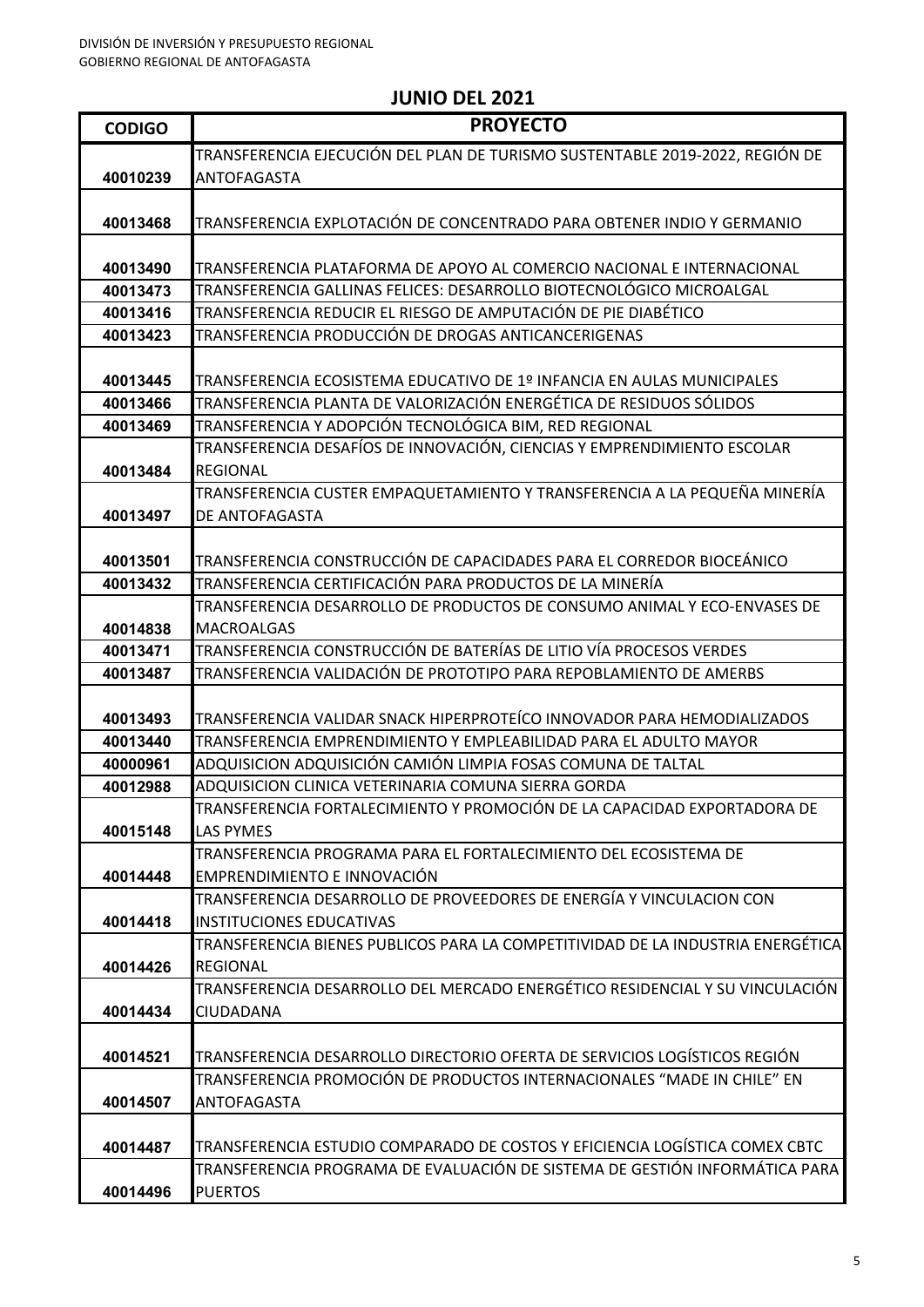| <b>CODIGO</b> | <b>PROYECTO</b>                                                                                                                                   |
|---------------|---------------------------------------------------------------------------------------------------------------------------------------------------|
|               | TRANSFERENCIA PROGRAMAS BECAS DE FORMACIÓN Y CERTIFICACIÓN DE COMPETENCIAS                                                                        |
| 40014442      | <b>LABORALES</b>                                                                                                                                  |
| 30344426      | RESTAURACION MUSEO MUNICIPAL DE MEJILLONES                                                                                                        |
|               | TRANSFERENCIA FOMENTO Y FORTALECIMIENTO PEQUEÑA MINERIA REGION DE                                                                                 |
| 40013740      | <b>ANTOFAGASTA</b>                                                                                                                                |
| 40010683      | CONSERVACION CARPETA PASTO SINTÉTICO ESTADIO BELMOR ROJAS TALTAL                                                                                  |
| 30302873      | RESTAURACION TEATRO PEDRO DE LA BARRA, ANTOFAGASTA                                                                                                |
|               | CASA ACOGIDA MUJERES VULNERADAS POR TRATA DE PERSONAS Y MIGRANTES EN                                                                              |
| 40010254      | <b>EXPLOTACIÓN</b>                                                                                                                                |
| 40002460      | CONSERVACION INTEGRAL ESCUELA D-68 JOSE PAPIC ANTOFAGASTA                                                                                         |
| 40014026      | MEJORAMIENTO CALLE 1 ALTOS LA CHIMBA, ANTOFAGASTA                                                                                                 |
| 30481861      | REPOSICION BUSES TRASLADO APOYO ACCION SOCIAL, COMUNA DE TALTAL                                                                                   |
|               | ADQUISICION LETREROS DE MENSAJERIA VARIABLE PARA EL CENTRO DE CONTROL DE                                                                          |
| 40010160      | <b>TRANSITO ANTOFAGAST</b>                                                                                                                        |
| 40017207      | TRANSFERENCIA ADQUISICION TERRENOS 2019 2020 REGION ANTOFAGASTA                                                                                   |
| 40002794      | TRANSFERENCIA CONTROL MOSTAZA NEGRA-EL LOA                                                                                                        |
| 40005850      | CONSTRUCCION VÍAS ALUVIONALES CALLES O'HIGGINS Y COLÓN, TOCOPILLA                                                                                 |
|               | TRANSFERENCIA SEGUNDA PARTE PREVENCIÓN Y ATENCIÓN VIOLENCIA CONTRA LAS                                                                            |
| 40016321      | MUJERES, REGIÓN AFTA                                                                                                                              |
| 40006748      | CONSERVACION INTEGRAL ESCUELA D-85 RÓMULO PEÑA ANTOFAGASTA                                                                                        |
|               | REPOSICION Ambulancias SAMU Región de Antofagasta (comunas Antofagasta, Calama y                                                                  |
| 30402029      | Tocopilla)                                                                                                                                        |
| 40018015      | CONSERVACION ESCUELA E-31 ANDRÉS BELLO, CALAMA                                                                                                    |
|               | REPOSICION PASEO AVDA. TENIENTE MERINO.DE CHORRILLOS A TENIENTE URIBE,                                                                            |
| 30372874      | <b>TOCOPILLA</b>                                                                                                                                  |
| 40019113      | TRANSFERENCIA PROGRAMA LEVANTEMOS TU PYME - CORFO Antofagasta 2019                                                                                |
|               |                                                                                                                                                   |
| 30486510      | CONSTRUCCION OBRAS DE MITIGACIÓN SECTOR VILLA CHICA ANTOFAGASTA (DISEÑO)<br>HABILITACION SALA DE COMANDO Y CONTROL REGIONAL, IIª ZONA CARABINEROS |
| 40018846      | ANTOFAGASTA                                                                                                                                       |
| 40014220      | REPOSICION CALLE JAIME GUZMAN, LOCALIDAD DE BAQUEDANO                                                                                             |
| 30482079      | REPOSICION GIMNASIO OHIGGINS COMUNA TOCOPILLA                                                                                                     |
| 30486108      | RESTAURACION BASILICA CORAZON DE MARIA DE ANTOFAGASTA                                                                                             |
|               |                                                                                                                                                   |
| 30074129      | CONSTRUCCION OBRAS DE VIALIDAD CONEXION TOPATER-EJE BALMACEDA CALAMA                                                                              |
|               |                                                                                                                                                   |
| 40018702      | CONSERVACION VIALIDAD CALLES LUIS CRUZ MARTINEZ Y LOS LEONES, ANTOFAGASTA                                                                         |
| 30486121      | REPOSICION HOSPEDERÍA HOGAR DE CRISTO, CALAMA                                                                                                     |
|               | TRANSFERENCIA SISTEMA TELEVIGILANCIA MÓVIL ( PLAN CALLE SEGURA ), REGION DE                                                                       |
| 3303          | ANTOFAGASTA                                                                                                                                       |
| 40007523      | REPOSICION TRES AMBULANCIAS PARA COMUNA DE SAN PEDRO DE ATACAMA                                                                                   |
|               |                                                                                                                                                   |
| 40018652      | ADQUISICION VEHÍCULOS, EQUIPADOS PARA EQUIPO DE REACCIÓN TÁCTICO REGIO                                                                            |
|               | TRANSFERENCIA CAPACITACION EN CONSERVACIÓN SOSTENIBLE PUEBLOS ALTO LOA I                                                                          |
| 40017998      | <b>ETAPA</b>                                                                                                                                      |
|               | TRANSFERENCIA IMPLEMENTACION DE GERENCIA DE DESTINO DEL TURISMO MICE REGION                                                                       |
| 40008021      | DE ANTOFAGASTA                                                                                                                                    |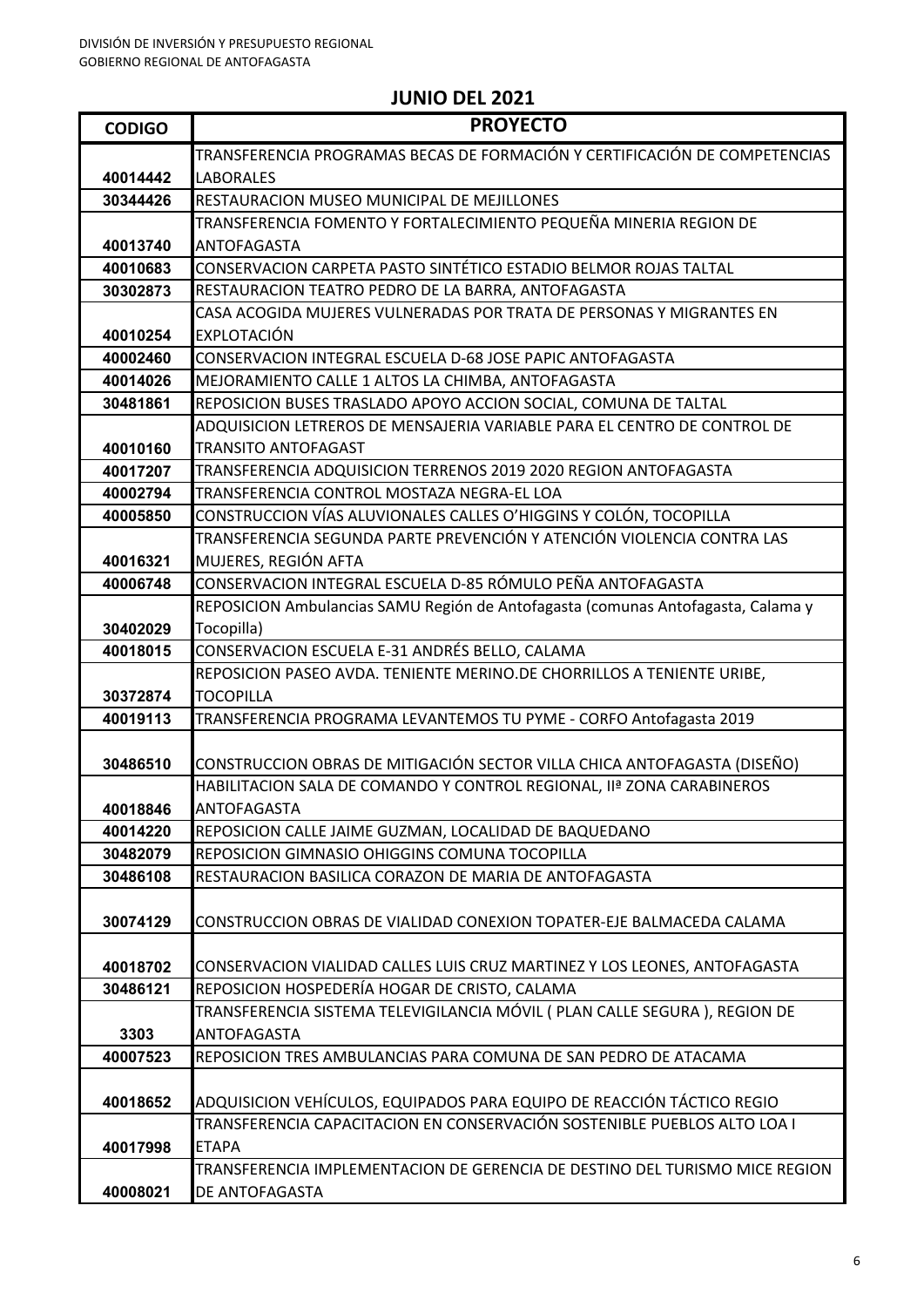| <b>CODIGO</b> | <b>PROYECTO</b>                                                                                                                               |
|---------------|-----------------------------------------------------------------------------------------------------------------------------------------------|
|               | ADQUISICION EQUIPOS Y EQUIPAMIENTOS, POST INCENDIO SERVICIOS Y OFICINAS                                                                       |
| 40021751      | MUNICIPALES, COMUNA                                                                                                                           |
| 30394275      | CONSTRUCCION PASEO PEATONAL INDEPENDENCIA CALAMA                                                                                              |
| 40022463      | TRANSFERENCIA CONSOLIDABLE PARA APOYO PANDEMIA COVID 2019                                                                                     |
|               |                                                                                                                                               |
| 40022439      | TRANSFERENCIA PARA EMERGENCIA COVID 19 RED ASISTENCIAL SALUD, GORE-SSA                                                                        |
| 40022930      | TRANSFERENCIA REACTIVATE REGION DE ANTOFAGASTA                                                                                                |
|               | TRANSFERENCIA Programa de Emergencia para Emprendedores de La Región de Antofagasta                                                           |
| 40023500      | COVID-19                                                                                                                                      |
|               | TRANSFERENCIA PROGRAMA CORFO DE EMERGENCIA COVID-19 - REGION DE                                                                               |
| 40023415      | ANTOFAGASTA                                                                                                                                   |
| 40020692      | DIAGNOSTICO Y CONSERVACIÓN DE LOS ANFIBIOS ALTOANDINOS, REGIÓN DE                                                                             |
| 30137114      | ADQUISICION EQUIPOS Y HERRAMIENTA ESP. TP,LICEOS A-16, A-22 Y A-26                                                                            |
|               | SUBSIDIO PARA LA MANTENCIÓN DE PARQUES, ÁREAS VERDES Y/O JARDINES BOTÁNICOS                                                                   |
| 2403010       | PARA LA COMUNA DE MEJILLONES                                                                                                                  |
|               |                                                                                                                                               |
| 40023009      | ADQUISICION DE EQUIPOS Y EQUIPAMIENTO PARA VISITAS VIRTUALES UNIDADES PENALES,                                                                |
| 40023308      | REPOSICION ESCAÑOS, SECTORES VARIOS, ANTOFAGASTA                                                                                              |
|               | ADQUISICIÓN - REPOSICIÓN EQUIPOS TOPOGRAFÍA EMERGENCIAS FLUVIALES REGIÓN                                                                      |
| 40012087      | ANTOFAGASTA                                                                                                                                   |
| 40023768      | Transferencia investment readiness para emprendedores e inversionistas                                                                        |
| 40023816      | Recurso Piure como Diversificación Productiva de la Pesca Artesanal                                                                           |
| 40023864      | Plan Hidrológico para proteger Lagunas Altiplánicas                                                                                           |
| 40024038      | Proyecto Liqcau Stem: Mujeres Ingenieras para la Región                                                                                       |
| 40024025      | Emprende, Incluye, Impacta en la Región de Antofagasta                                                                                        |
| 40023697      | Estandarización Normas Chilenas de Litio                                                                                                      |
| 40023726      | Acuymin Primer Centro De Capacitación y Transferencia a Pescadores                                                                            |
|               | Desarrollo De Aplicaciones Urbanas para Bioseal Un Producto Biotecnológico de                                                                 |
| 40024489      | Antofagasta                                                                                                                                   |
| 40023784      | Producción de Cultivos con agua Residual en Calama                                                                                            |
| 40023805      | Formación de Divulgadores Científicos desde y para Antofagasta                                                                                |
| 40023866      | Especies Endémicas Taltal Xerojardinería Viverización Paisajismo                                                                              |
| 40024018      | Desafiando la Sustentabilidad Circular en los Jóvenes                                                                                         |
| 40023721      | Nanobioremediación de Suelos Contaminados por Metales en Taltal                                                                               |
| 40024506      | Ecosistema de Emprendimiento Innovador Antofagasta                                                                                            |
| 40024513      | Internacionalización de Innovaciones                                                                                                          |
|               |                                                                                                                                               |
| 40023601      | CAPACITACION SUBSIDIO DE RETENCION Y CREACIÓN DE NUEVOS EMPLEOS COVID-19                                                                      |
| 40021144      | CONSERVACION CAMINO BÁSICO RUTA B-245. KM 90,800 AL KM 113,100                                                                                |
| 40023655      | ADQUISICION PRODUCTOS DE SANITIZACION                                                                                                         |
|               | ADQUISICION EQUIPOS DE PROTECCIÓN PERSONAL CONTINGENCIA PANDEMIA CONVID-19,                                                                   |
| 40024567      | <b>MEJILLONES</b>                                                                                                                             |
|               |                                                                                                                                               |
| 40021205      | CONSTRUCCION POLIDEPORTIVO CENTRO ELIGE VIVIR SANO, COMUNA DE TOCOPILLA<br>SUBSIDIO PARA MEDICAMENTOS RESPIRATORIOS Y CRÓNICOS ATENCIÓN RAPS, |
|               | ANTOFAGASTA                                                                                                                                   |
| 2402          |                                                                                                                                               |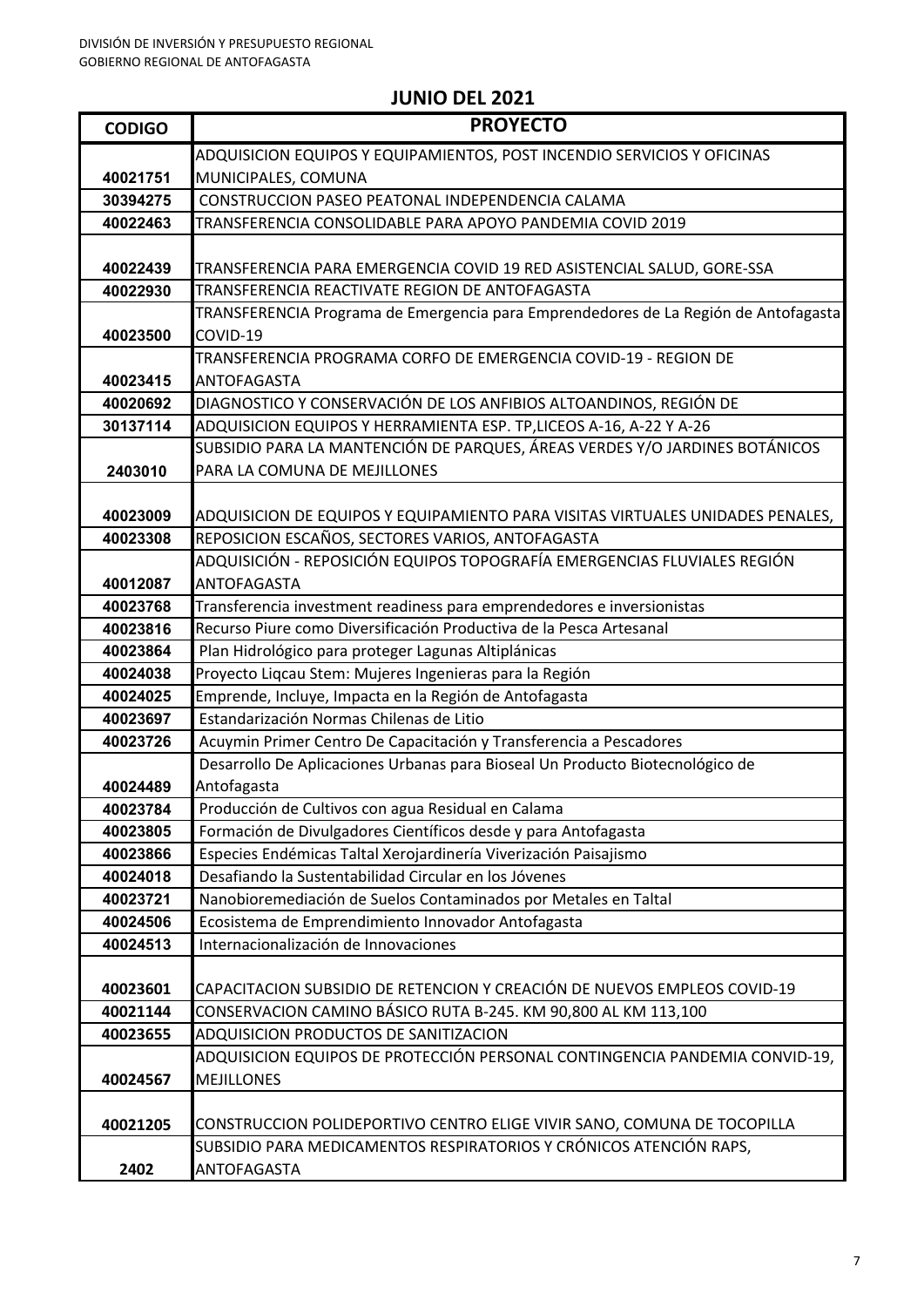| <b>CODIGO</b> | <b>PROYECTO</b>                                                                                                                                            |
|---------------|------------------------------------------------------------------------------------------------------------------------------------------------------------|
|               | TRANSFERENCIA APOYO EN IMPLEMENTACIÓN DE PROTOCOLOS Y DIGITALIZACIÓN PYMES                                                                                 |
| 40024574      | <b>DEL SECTOR</b>                                                                                                                                          |
|               | TRANSFERENCIA PROGRAMA DE DIGITALIZACIÓN Y EMPLEABILIDAD CULTURAL                                                                                          |
| 40026958      | <b>ANTOFAGASTA</b>                                                                                                                                         |
|               | TRANSFERENCIA CUIDADOS DOMICILIARIOS DE AM CON RIESGO DE CONTAGIO COVID-19                                                                                 |
| 40024666      | REG. ANTOF.                                                                                                                                                |
|               | SUBSIDIO PARA LA MANTENCION DE PARQUES, AREAS VERDES Y/O JARDINES BOTANICOS                                                                                |
| 2403010-4     | PARA LA COMUNA DE ANTOFAGASTA                                                                                                                              |
| 40025777      | TRANSFERENCIA REACTIVATE TURISMO REGIÓN ANTOFAGASTA                                                                                                        |
| 40013565      | REPOSICION RED ELECTRICA LOCALIDAD DE QUILLAGUA                                                                                                            |
| 40026862      | Conservación Sede Social El Ancla, Antofagasta.                                                                                                            |
| 40026865      | Conservación Sede Social Rubén Infanta, Antofagasta.                                                                                                       |
| 40026837      | Conservación Superficie de Juegos y Obras Complementarias Multicancha Pedro Araya                                                                          |
|               |                                                                                                                                                            |
| 40026400      | Conservación Superficie de Juegos y Obras Complementarias Multicancha Punta Angamos                                                                        |
|               |                                                                                                                                                            |
| 40026398      | Conservación Superficie de Juegos y Obras Complementarias Multicancha Felipe Trevizan                                                                      |
| 40026860      | Conservación Sede Social Villa el Salar, Antofagasta                                                                                                       |
|               |                                                                                                                                                            |
| 40026691      | Conservación Sedes Sociales Unidades Vecinales 13-21-35, Comuna de Antofagasta                                                                             |
| 40026731      | Conservación Multicancha Chimba Alto Antofagasta                                                                                                           |
| 40026887      | Conservación Radier Multicancha Villa las Vegas -Calama                                                                                                    |
| 40025389      | Mejoramiento Casa de Fuerza Coska - Ollagüe                                                                                                                |
| 40025400      | Mejoramiento de Gimnasio de Acondicionamiento Físico - Ollagüe                                                                                             |
| 40025406      | Mejoramiento Casa de Huéspedes Municipal - Ollagüe                                                                                                         |
| 40025395      | Mejoramiento Viviendas Municipales para Funcionarios - Ollagüe                                                                                             |
|               |                                                                                                                                                            |
| 40018900      | REPOSICION Y RELOCALIZACIÓN COMPLEJO EDUCATIVO, LOCALIDAD SIERRA GORDA (D)                                                                                 |
|               |                                                                                                                                                            |
| 30486783      | ANALISIS DIAGNOSTICO Y MONITOREO DE LA BIODIVERSIDAD MARINA DE LA REGION DE<br>SUBSIDIO PARA FINANCIAR CANASTA BÁSICA DE FÁRMACOS Y OPERACIÓN DE FARMACIAS |
| 2403          | MUNICIPALES, ANTOFAGASTA                                                                                                                                   |
|               | SUBSIDIO PARA FINANCIAR MEDICAMENTOS RESPIRATORIOS Y CRÓNICOS APS, COMUNA DE                                                                               |
| 2403          | <b>SAN PEDRO DE ATACAMA</b>                                                                                                                                |
|               | SUBSIDIO A LA OPERACIÓN DEL SISTEMA DE AUTOGENERACIÓN DE ENERGÍA ELÉCTRICA DE                                                                              |
| 2403004       | LA LOCALIDAD DE SAN PEDRO DE ATACAMA                                                                                                                       |
| 40022390      | ADQUISICION OFICINAS MODULARES, COMUNA DE TALTAL                                                                                                           |
|               | REPOSICION EQUIPOS COMPUTACIONALES Y MULTIMEDIA LICEO POLITECNICO DIEGO                                                                                    |
| 40020163      | PORTALES, TOCOPILLA                                                                                                                                        |
|               |                                                                                                                                                            |
| 40024281      | ADQUISICION EQUIPOS SANITIZACION ESTABLECIMIENTOS EDUCACIONALES ANTOFAGASTA                                                                                |
| 40018140      | ANALISIS ZONIFICACIÓN AREAS EXPUESTAS A PELIGROS DE REMOCION EN MASA                                                                                       |
|               | SUBSIDIO PARA LA MANTENCIÓN DE PARQUES Y ÁREAS VERDES, MUNICIPALIDAD DE                                                                                    |
| 2403010-5     | <b>TALTAL</b>                                                                                                                                              |
|               | SUBSIDIO PARA LA MANTENCIÓN DE PARQUES Y ÁREAS VERDES, MUNICIPALIDAD DE                                                                                    |
| 2403010-6     | CALAMA                                                                                                                                                     |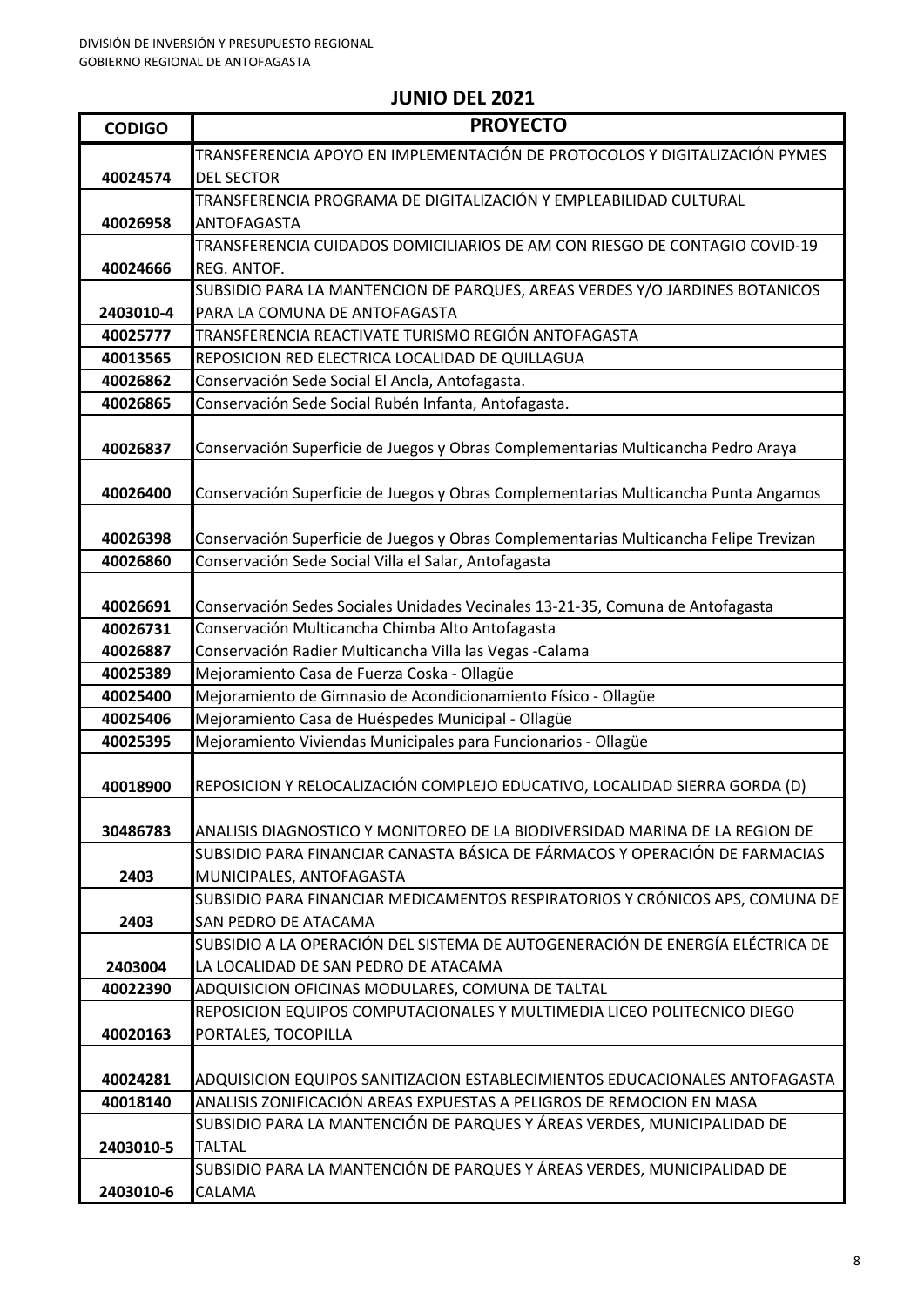| <b>CODIGO</b> | <b>PROYECTO</b>                                                                                 |
|---------------|-------------------------------------------------------------------------------------------------|
|               | CONSERVACION CANCHA DE FUTBOL Y MULTICANCHAS PARQUE LOS PINARES,                                |
| 40025978      | <b>ANTOFAGASTA</b>                                                                              |
|               |                                                                                                 |
| 30371276      | MEJORAMIENTO BORDE COSTERO ANTOFAGASTA, SECTOR LOS PINARES-TROCADERO                            |
| 40020118      | ACTUALIZACION PLAN DE DESARROLLO COMUNAL, MEJILLONES                                            |
| 40007595      | CONSERVACION CAMINO BÁSICO POR CONSERVACIÓN, RUTA B-161                                         |
| 40007595      | CONSERVACION CAMINO BÁSICO POR CONSERVACIÓN, RUTA B-161                                         |
| 40026731      | CONSERVACIÓN MULTICANCHA CHIMBA ALTO, ANTOFAGASTA                                               |
|               |                                                                                                 |
| 40026806      | CONSERVACIÓN PAVIMENTOS Y RAMPAS EXTERIORES INSTITUTO JOSÉ MASA S. F-96.                        |
| 40026809      | CONSERVACIÓN PAVIMENTOS Y RAMPAS EXTERIORES ESCUELA J. LÓPEZ D-86.                              |
|               |                                                                                                 |
| 40026810      | CONSERVACIÓN CUBIERTA Y PAVIMENTO MULTICANCHA LICEO M. BAHAMONDES A-15                          |
| 40026811      | CONSERVACIÓN PARCIAL ESTRUCTURAS Y RECINTOS ESCUELA LAS ROCAS E-87.                             |
| 40026835      | CONSERVACIÓN Y MANTENCIÓN MUTICANCHA PABLO KRUGER                                               |
|               | MEJORAMIENTO SUPERFICIE DE JUEGOS Y OBRAS COMPLEMENTARIAS CANCHA VILLA                          |
| 40026843      | <b>GABRIELA MISTRAL</b>                                                                         |
| 40026848      | CONSERVACIÓN MULTICANCHA LAUTARO                                                                |
| 40026856      | CONSERVACIÓN MULTICANCHA CHANGO LÓPEZ                                                           |
| 40026861      | CONSERVACIÓN Y MANTENCIÓN MULTICANCHA VILLA ANTONIO RENDIC                                      |
| 40025585      | CONSERVACIÓN ESCUELA SAN JOSÉ DE AYQUINA                                                        |
| 40025603      | MEJORAMIENTO SEDE SOCIAL GABRIELA MISTRAL                                                       |
| 40025606      | CONSERVACIÓN CIERRE PERIMETRAL SEDE SOCIAL INTI RAI, COMUNA DE CALAMA                           |
| 40026889      | CONSERVACIÓN DE MULTICANCHA J.V NUEVA ESPERANZA                                                 |
| 40026947      | REPOSICIÓN CUBIERTA COMEDOR ESCUELA REPÚBLICA DE FRANCIA                                        |
| 40026949      | REPOSICIÓN CUBIERTA PABELLONES ESCUELA KAMAC MAYU                                               |
| 40026954      | CONSERVACIÓN BAÑOS, BOXES Y ÁREAS COMUNES CESFAM ALEMANIA                                       |
| 40026955      | CONSERVACIÓN FACHADA CENTRAL DE ESTERILIZACIÓN                                                  |
| 40027096      | CONSERVACIÓN CANCHAS DE TENIS - MEJILLONES                                                      |
| 40025398      | MEJORAMIENTO VIVIENDAS MUNICIPALES MODULARES - OLLAGÜE                                          |
| 40025404      | CONSERVACIÓN PATIO ESCUELA SAN ANTONIO DE PADUA - OLLAGÜE                                       |
| 40027144      | CONSERVACIÓN Y MANTENCIÓN MULTICANCHA LOCALIDAD DE BAQUEDANO                                    |
|               | MEJORAMIENTO INFRAESTRUCTURA Y CONDICIONES DE SEGURIDAD CANCHA DE FUTBOL                        |
| 40027145      | LOCALIDAD DE BAQUEDANO, COMUNA DE SIERRA GORDA                                                  |
|               | CONSERVACIÓN Y MANTENCIÓN CANCHA PASTO SINTÉTICO LOCALIDAD DE BAQUEDANO,                        |
| 40027149      | COMUNA DE SIERRA GORDA.                                                                         |
|               | CONSERVACIÓN ESPACIOS PÚBLICOS PERIFÉRICOS (SAN MARTIN, TORRE BLANCA,                           |
| 40025234      | ATACAMA) COMUNA DE TALTAL<br>CONSERVACIÓN ESPACIO PÚBLICO, SECTOR LA PIRÁMIDE, COMUNA DE TALTAL |
| 40025238      |                                                                                                 |
| 40025240      | CONSERVACIÓN MULTICANCHA Y CAMARINES, LOCALIDAD DE PAPOSO, COMUNA DE<br><b>TALTAL</b>           |
| 40025237      | CONSERVACIÓN PLAZA DE LA INTEGRACIÓN, COMUNA DE TALTAL                                          |
|               |                                                                                                 |
| 40026892      | CONSERVACION MEJORAMIENTO ESPACIO PÚBLICO MAYORCA VIDA DOS, CALAMA                              |
|               | CONSERVACIÓN Y MEJORAMIENTO ESPACIO PÚBLICO CERRO LA CRUZ, COMUNA DE                            |
| 40026898      | CALAMA                                                                                          |
| 40026888      | CONSERVACION RADIER MULTICANCHA VIILA CASPANA, CALAMA                                           |
|               |                                                                                                 |